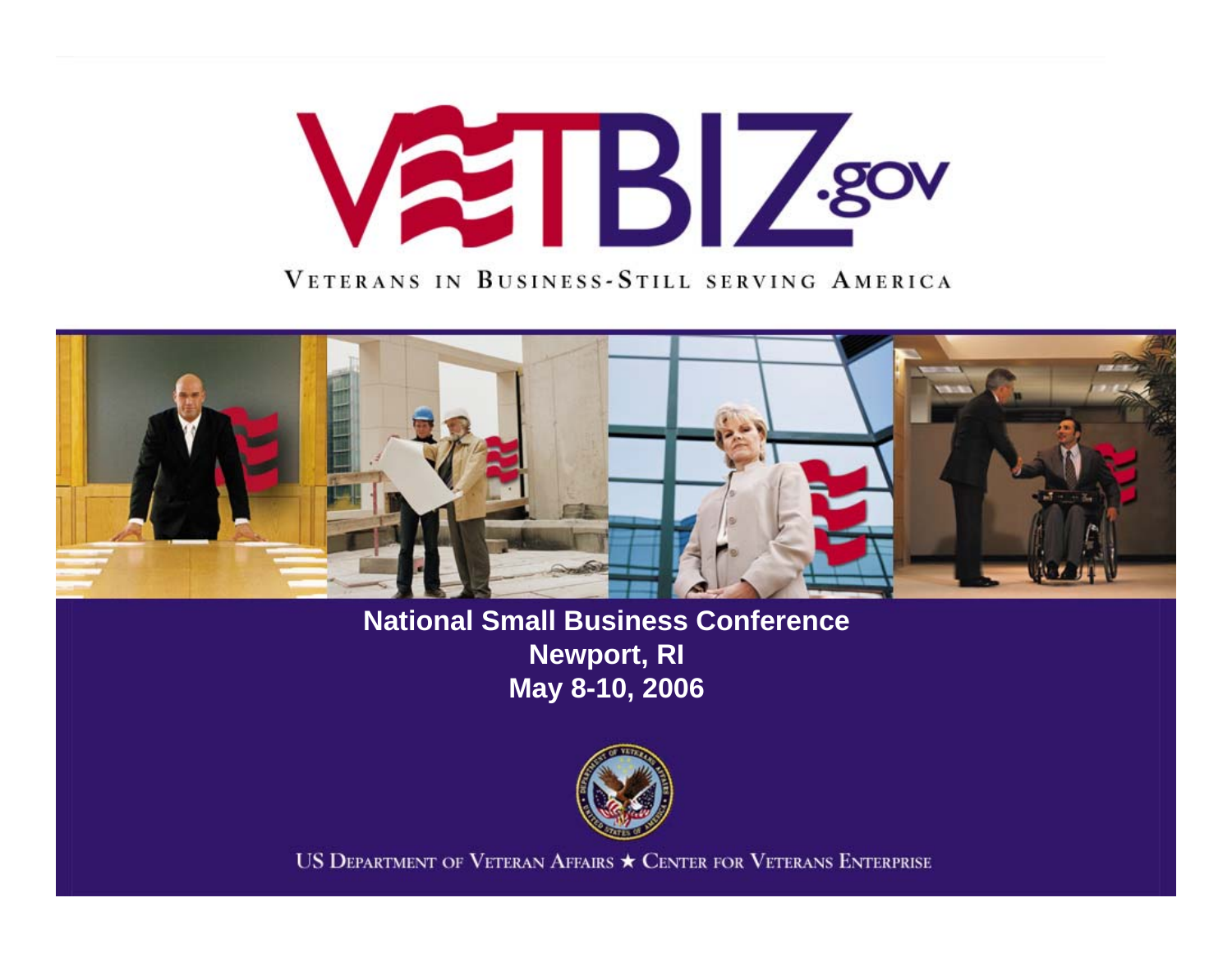# **Legal Background**

- $\Box$  PL 106-50 Veterans Entrepreneurship and Small Business Development Act of 1999 (August 1999)
	- П Created comprehensive program of management, technical, and financial assistance for entrepreneurial veterans
	- П Established Federal prime and subcontracting goals
- PL 108-183 Veterans Benefits Act of 2003 (December 2003)
	- $\Box$  SDVOSB Set-Aside Authority
		- $\Box~$  Rule of 2 for competitive set-asides; fair price; no dollar ceiling
		- Less than 2 noncompetitive awards up to \$3M/services; \$5M/mfg
		- Final Rule Effective March 23, 2005

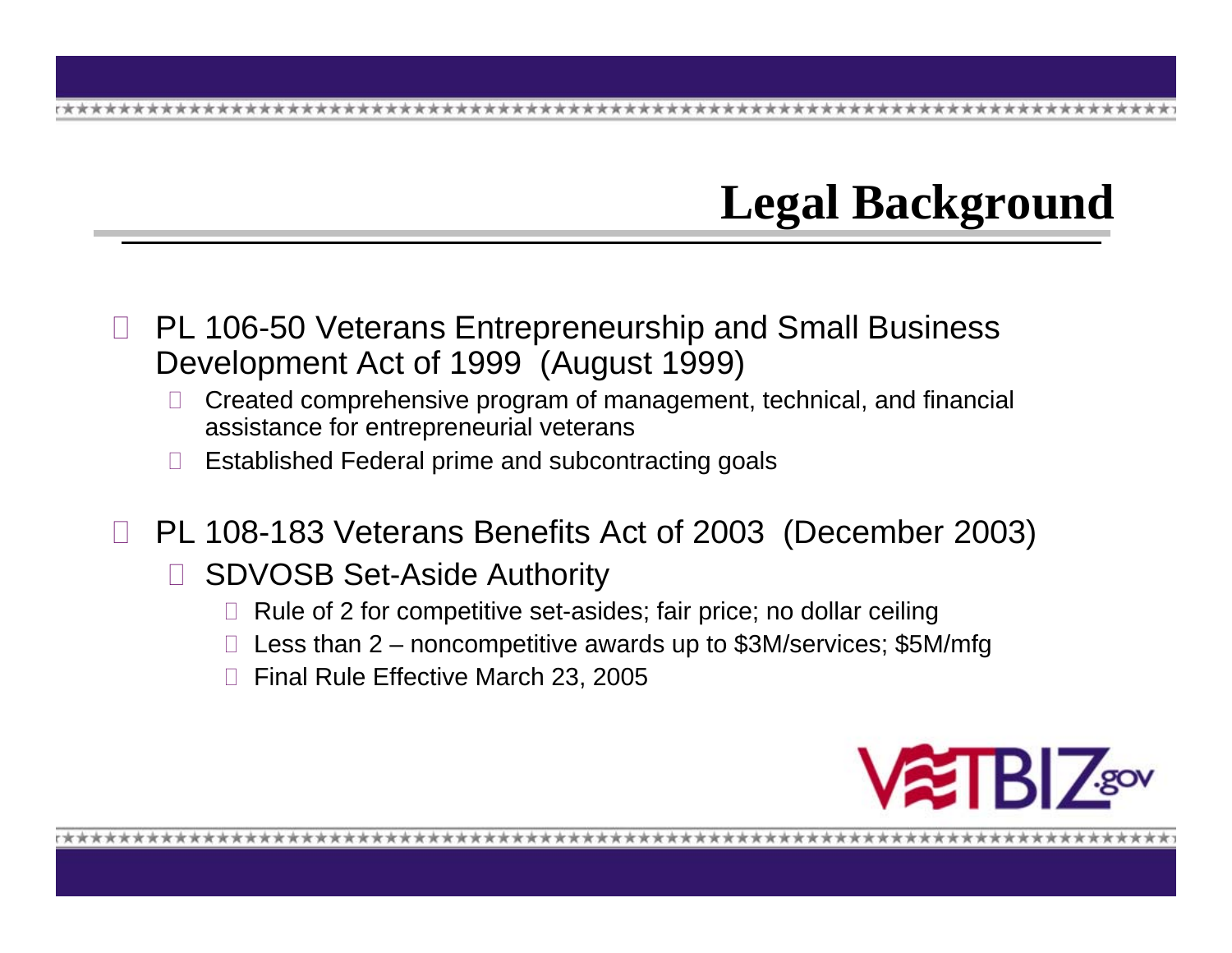# **Executive Order (1)**

#### Н **President signed October 20, 2004**

- More effectively support 3% goal AND use set-aside authority
- All Agencies shall:
	- Develop a formal strategy and make it publicly available
	- Annually report implementation actions to SBA
	- Designate a Senior Level Responsible Official
	- Measure key executive's performance as "significant element"

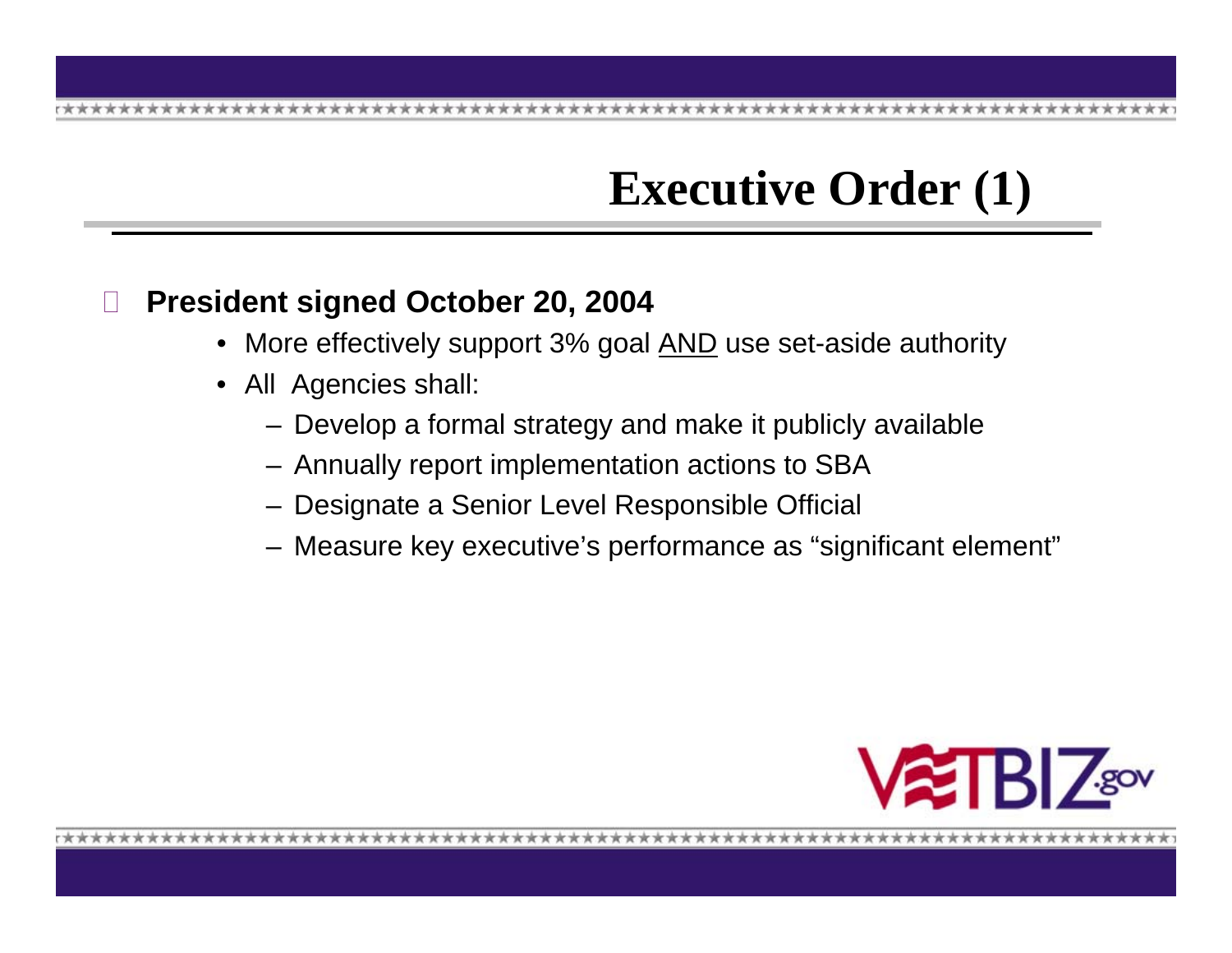#### **Executive Order (2)**

# **SBA** shall:

- $\Box$ Coordinate with VA Center for Veterans Enterprise
- $\Box$ Advise Agencies about Implementing Order
- $\Box$ Train business owners

# **GSA** shall:

- $\Box$ Establish a Special Contract Schedule for SDVOSBs
- $\Box$ Help owners with Federal Supply Schedules

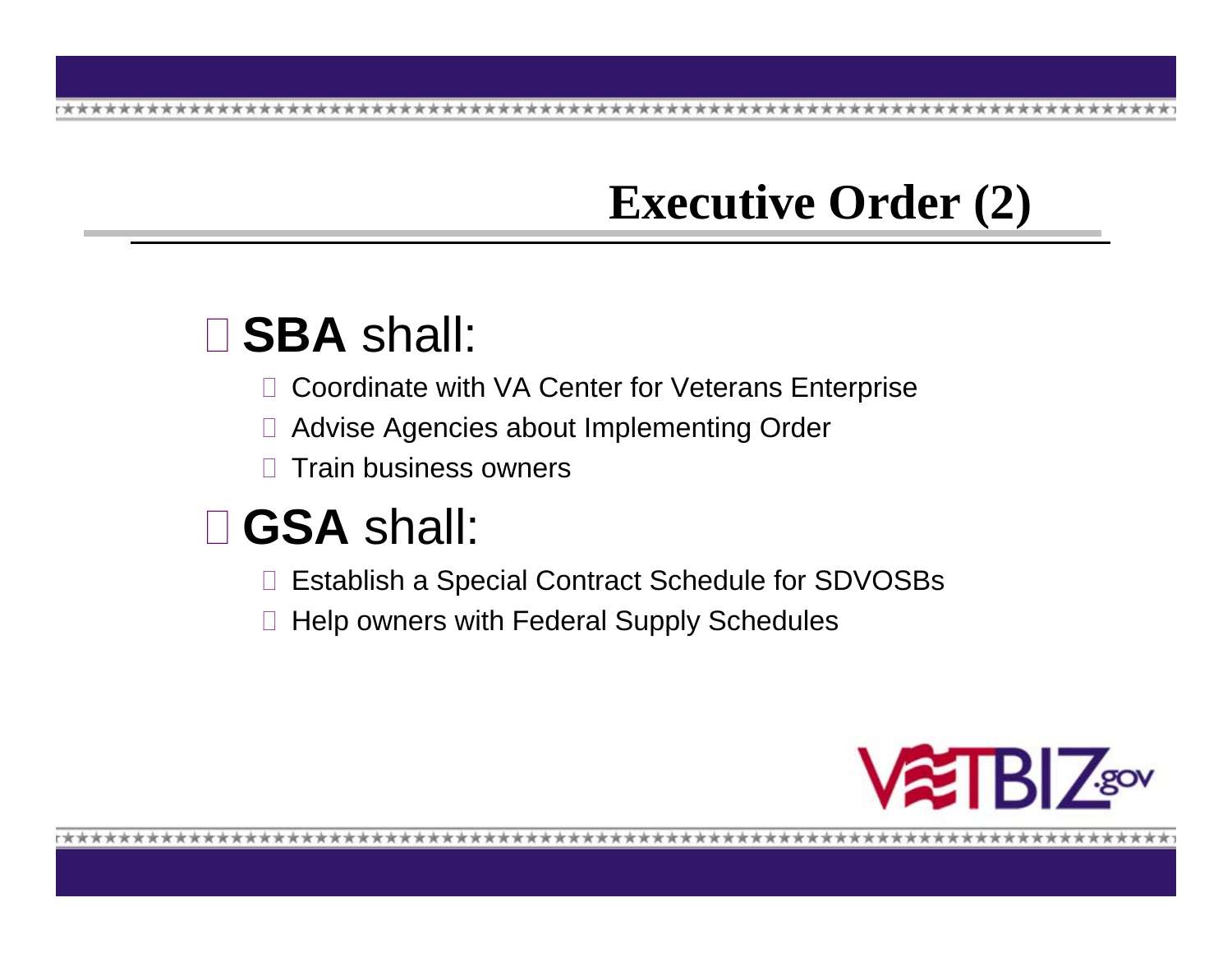#### **Executive Order (3)**

# **DoD** shall:

 $\Box$ Train Federal officials

# **VA** shall:

- Assist agencies through CVE support
- Verify the accuracy of contractor databases
- Modify Transition Assistance Program information with Dept of Labor

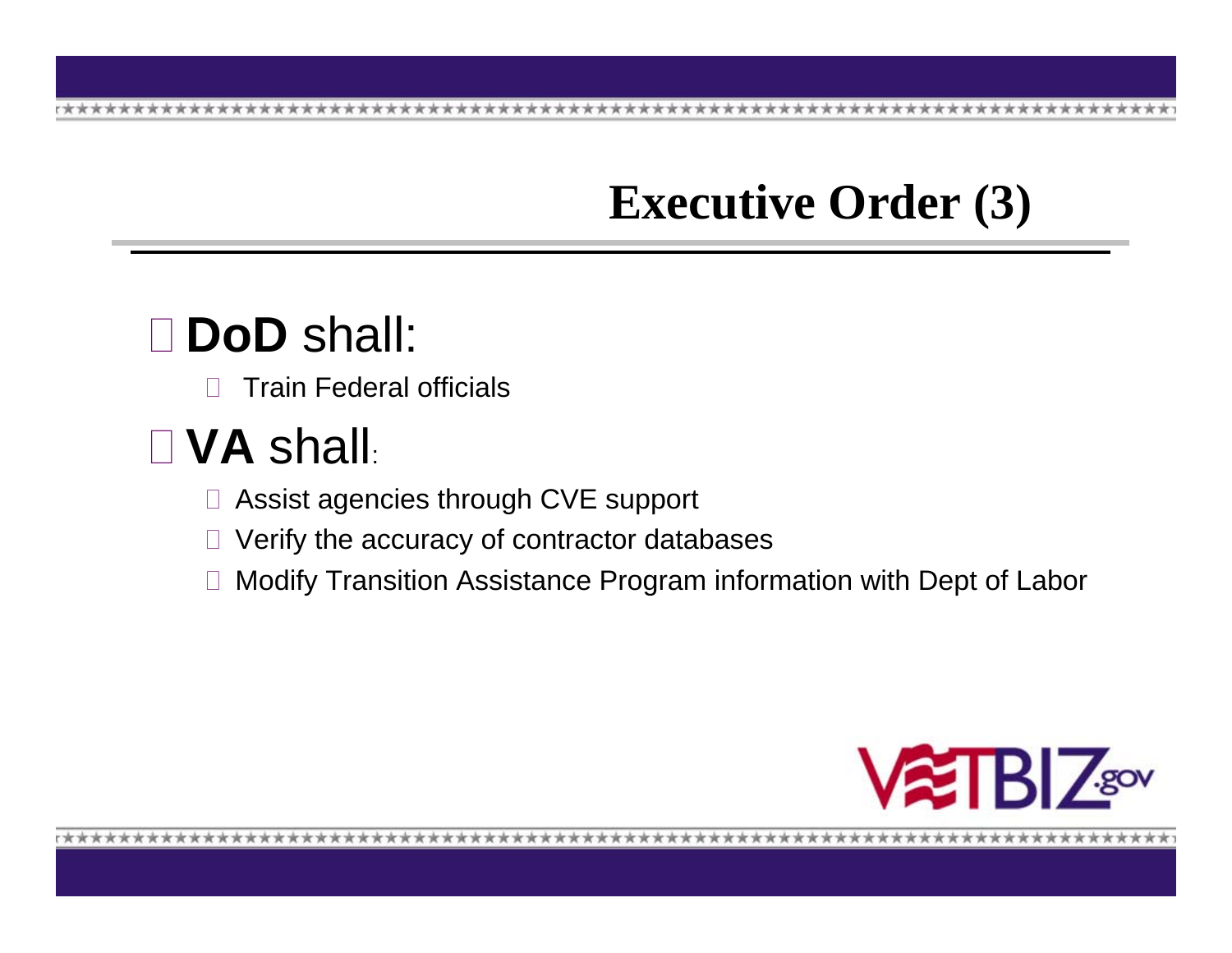# **VA's Implementation Strategy**

- Use SDVOSB set-asides
- Encourage SDVOSB's to Market to VA
- Monitor Prime Contractor's numbers
- Training
- Publicize VA needs

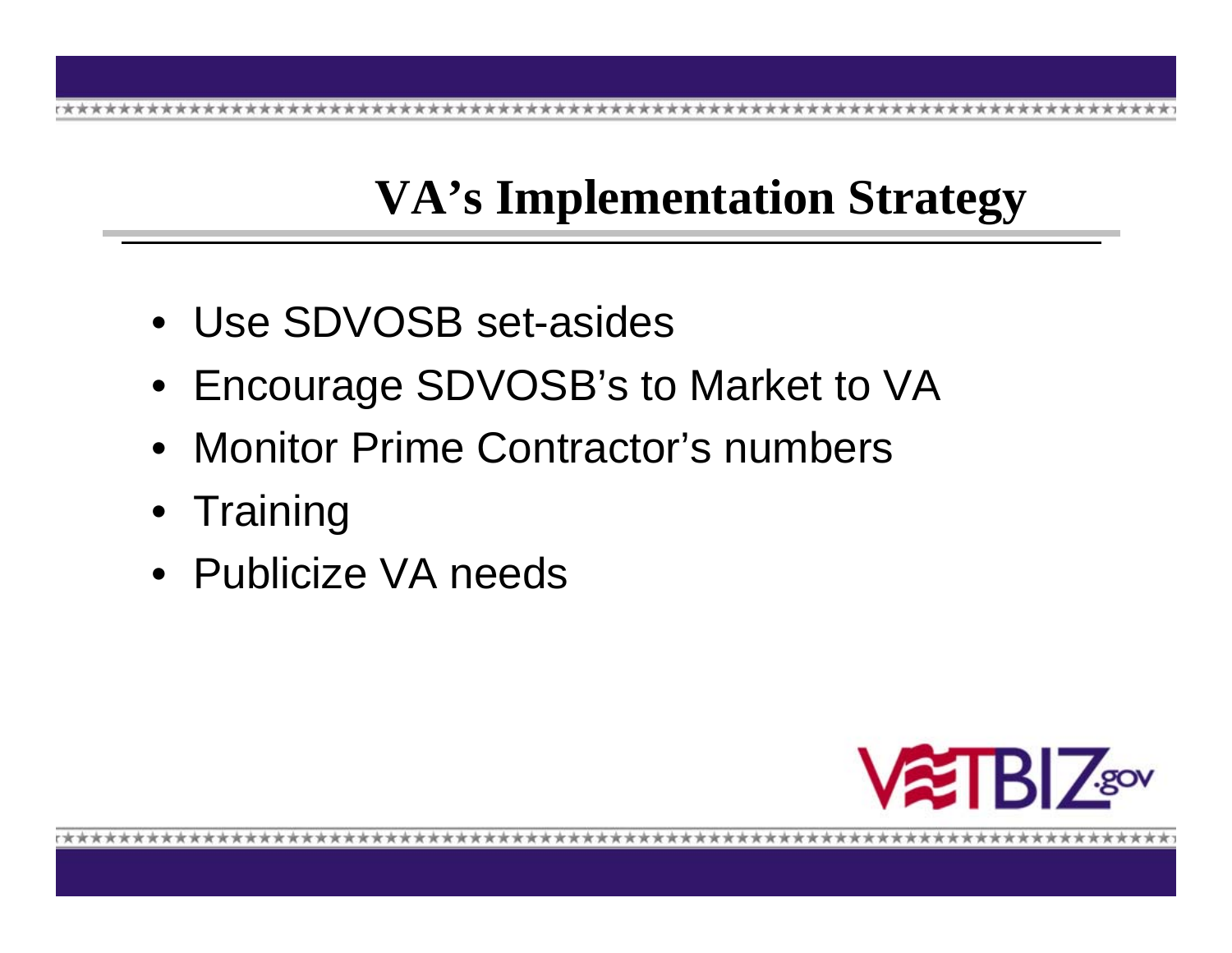# **SDVOSBs – Tools**

- SDVOSB Set-Aside
	- Similar to HUB Zone Set-Asides
		- Competition First
		- When competition absent, direct sourcing \$3M for services; \$5M for manufacturing
- Federal Supply Schedule Competitions
	- –GSA E-Library
	- Cannot limit to SDVOSBs at this time

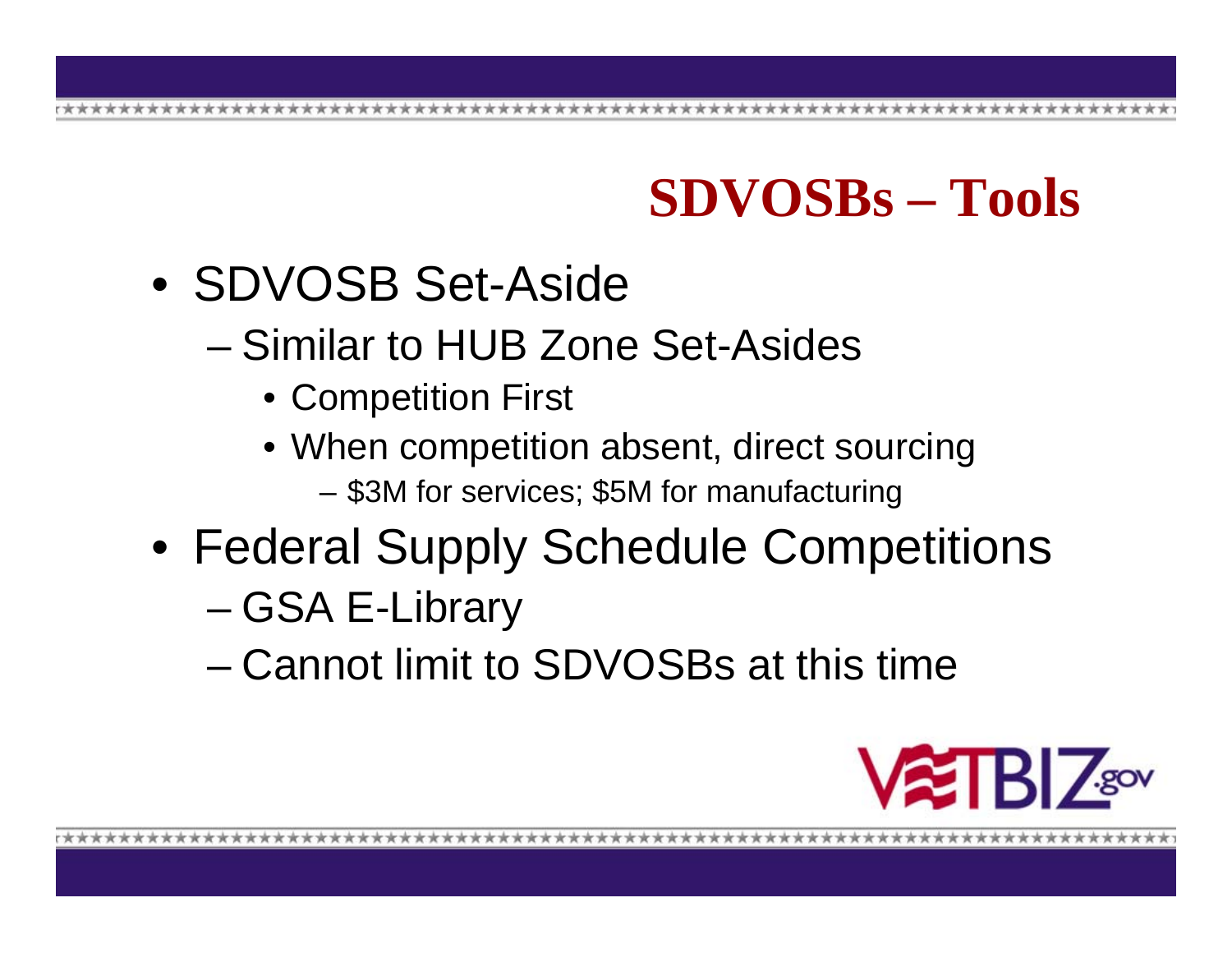# **What's Working?**

- Program is moving forward quickly
	- Navy spent \$1 Billion in FY 2005 with VOSBs
	- VA spent \$207 Million in Fy 2005 with SDVOSBs
	- Dept of State awarded QSI a \$34 Million contract this FY
- The set-aside is being used
- There is wide spread public support for veterans

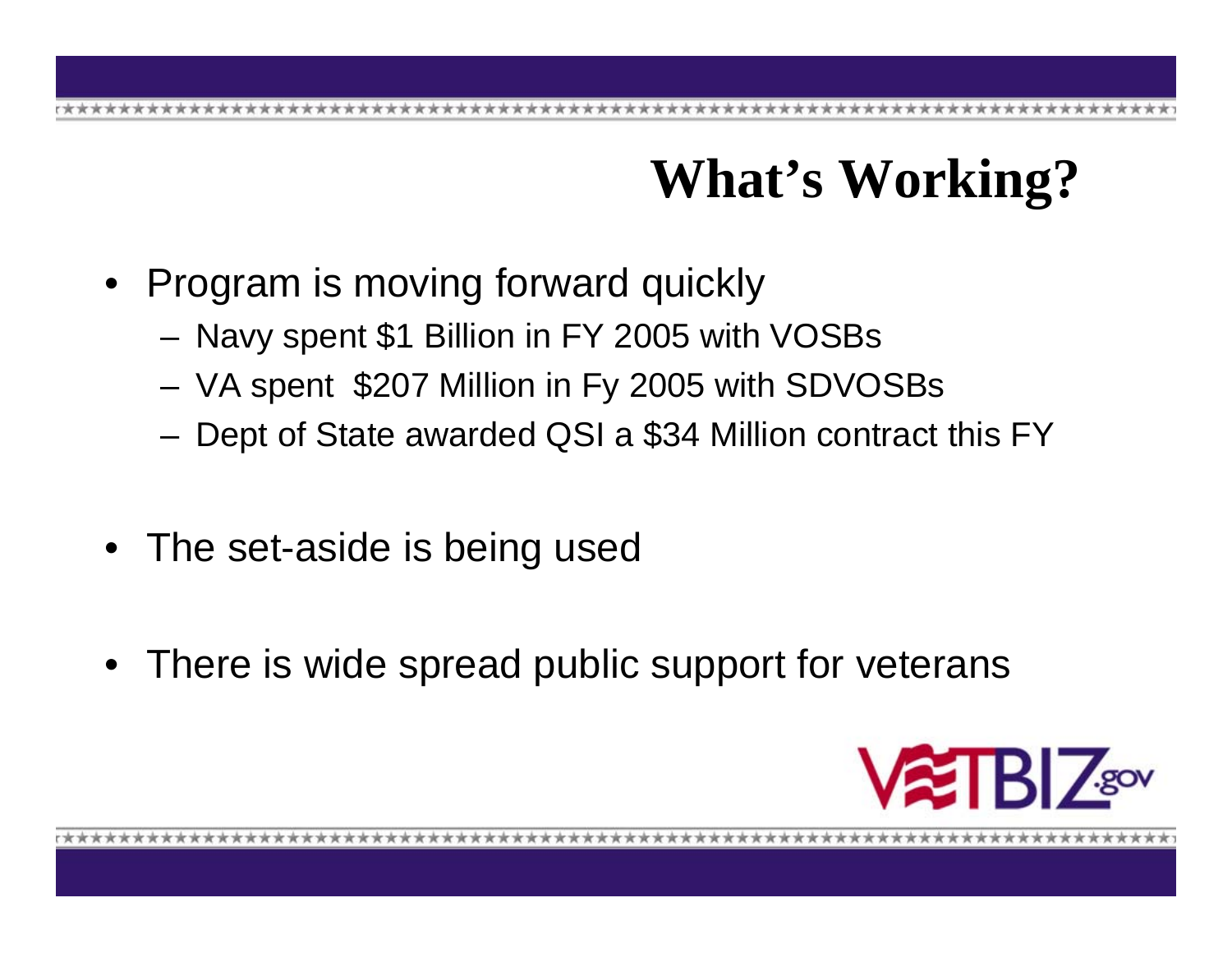# **What May Be Next**

- National Service Eligibility
	- Successor ownership introduced in HR 3082
- Formal Certification
- Universal VOSB Program for all agencies
- Single reporting of prime and subcontract \$\$

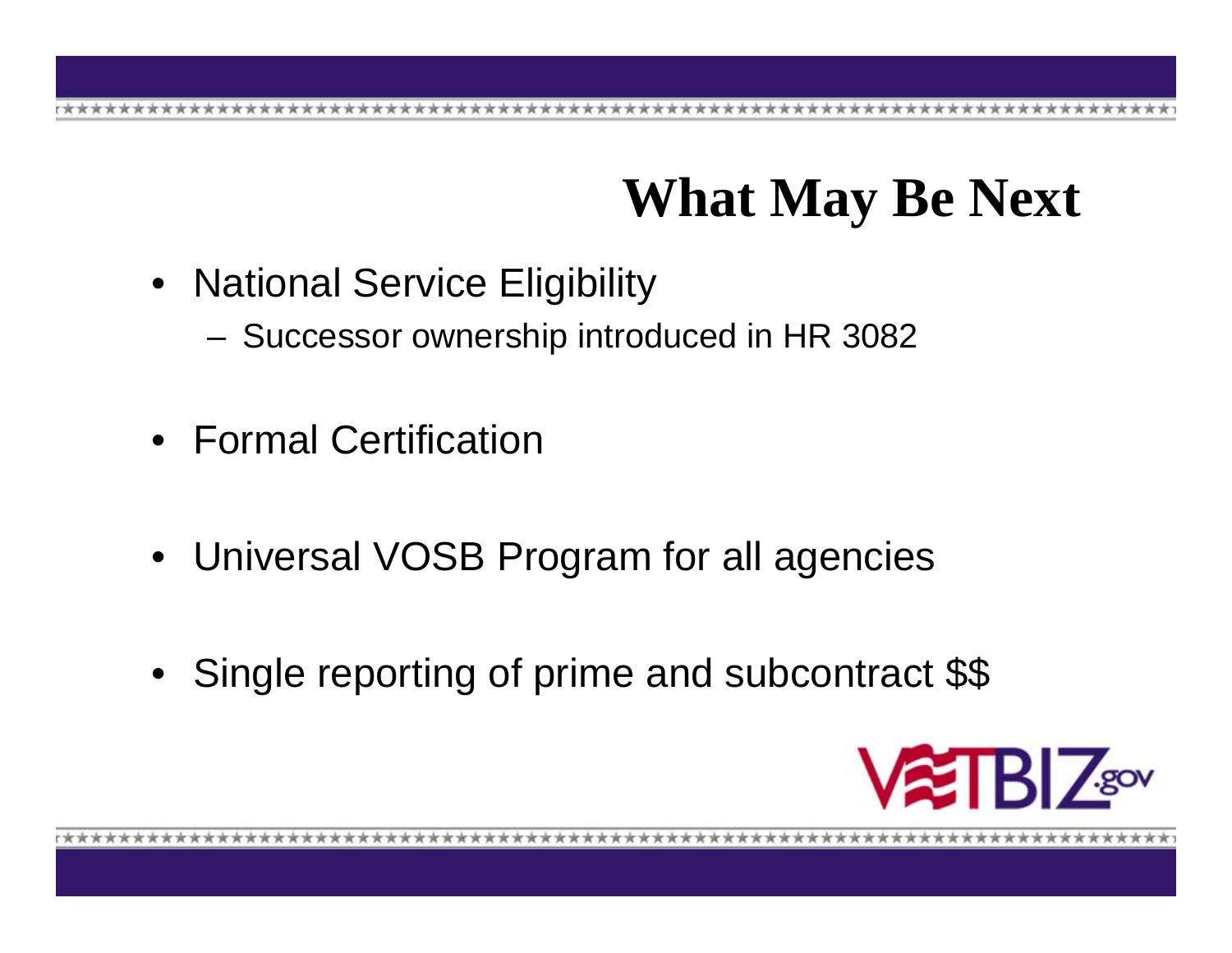### **CVE - Products**

#### **Online VetBiz Vendor Information Pages (VIP)**



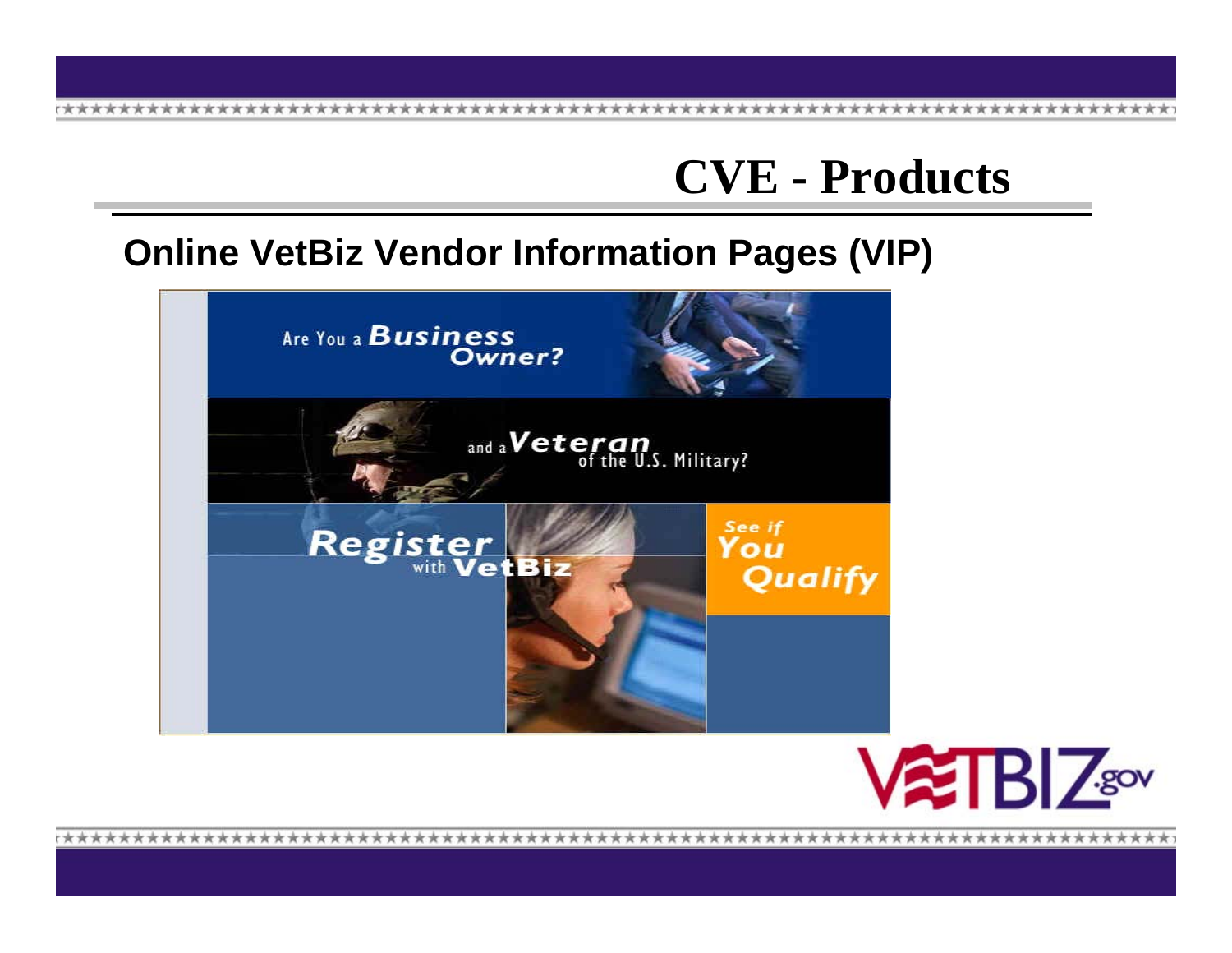### **Facts about VIP**

- **Online Vendor Database**
- **Links to CCR & CA DGS; soon to TVC**
- **Provides a Resource for Steaming Data**
- **Vendor Validates Size & 51% Question**
- **Enables Efficient Annual Notification Process**
- **Provides Rapid Communications with Industry**
- **Recognized by OFPP**

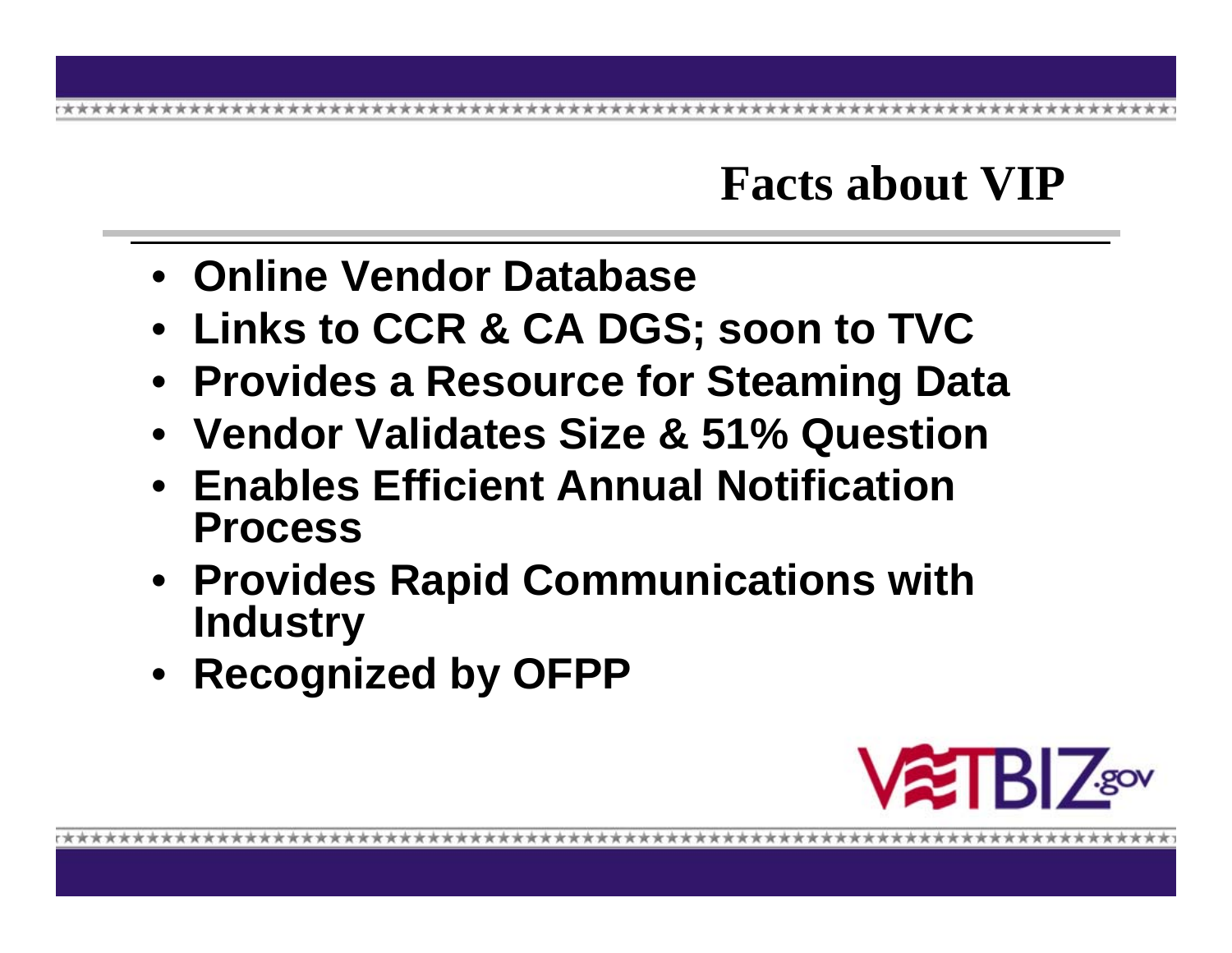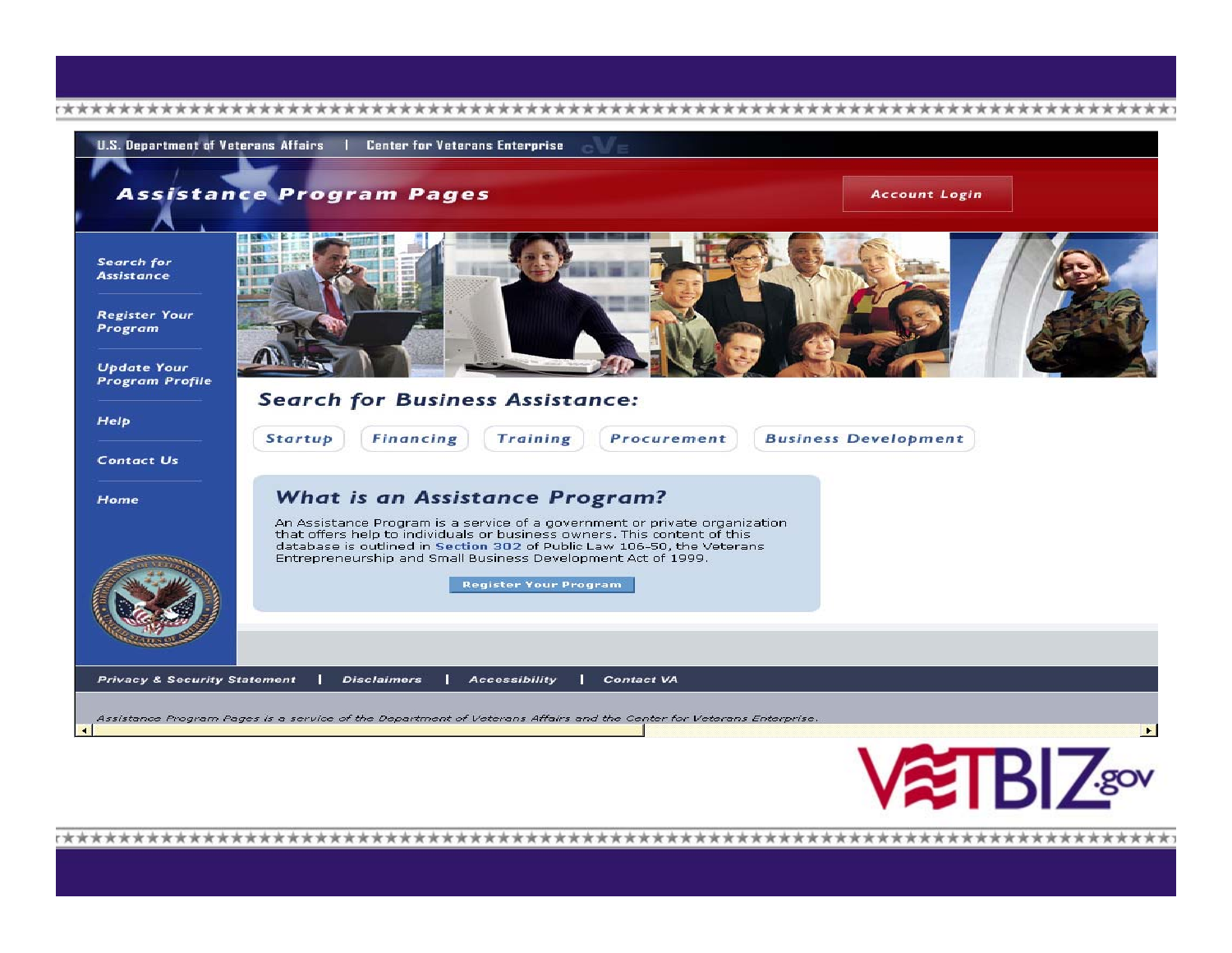## **Facts about APP**

- **Free Online Database of Assistance Programs (24/7)**
- $\bullet$ **Search for Programs Geographically**
- • **Assistance Categories**
	- Startup
	- **Financing**
	- **Training**
	- **Procurement**
	- **Business Development**
- $\bullet$ **Integrated into VetBiz.Gov – Federal Veterans Web Portal**
- •**Program Information Managed by Account Holders**

![](_page_12_Picture_12.jpeg)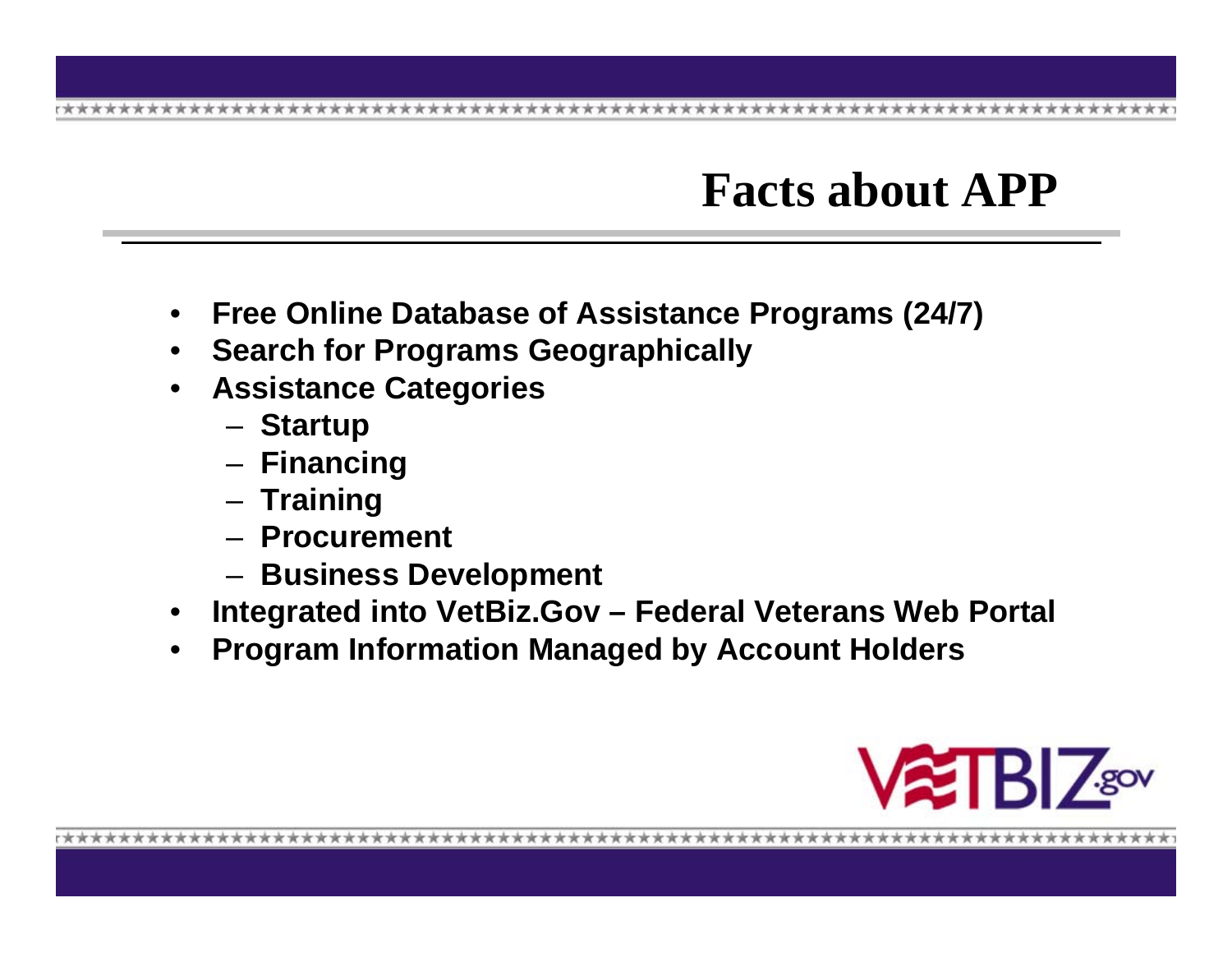## **Other CVE Products**

- $\bullet$  **Entrepreneurs' Helpline** 
	- **Community Business Resource Referrals**
- $\bullet$ **VetBiz Video Showcases**
- •**Free Market Research Reports**
- •**Speakers' Bureau**
- •**Corporate Advocates for Veterans Enterprise (CAVE)**
- •**Government Advocates for Veterans Enterprise (GAVE)**

![](_page_13_Picture_9.jpeg)